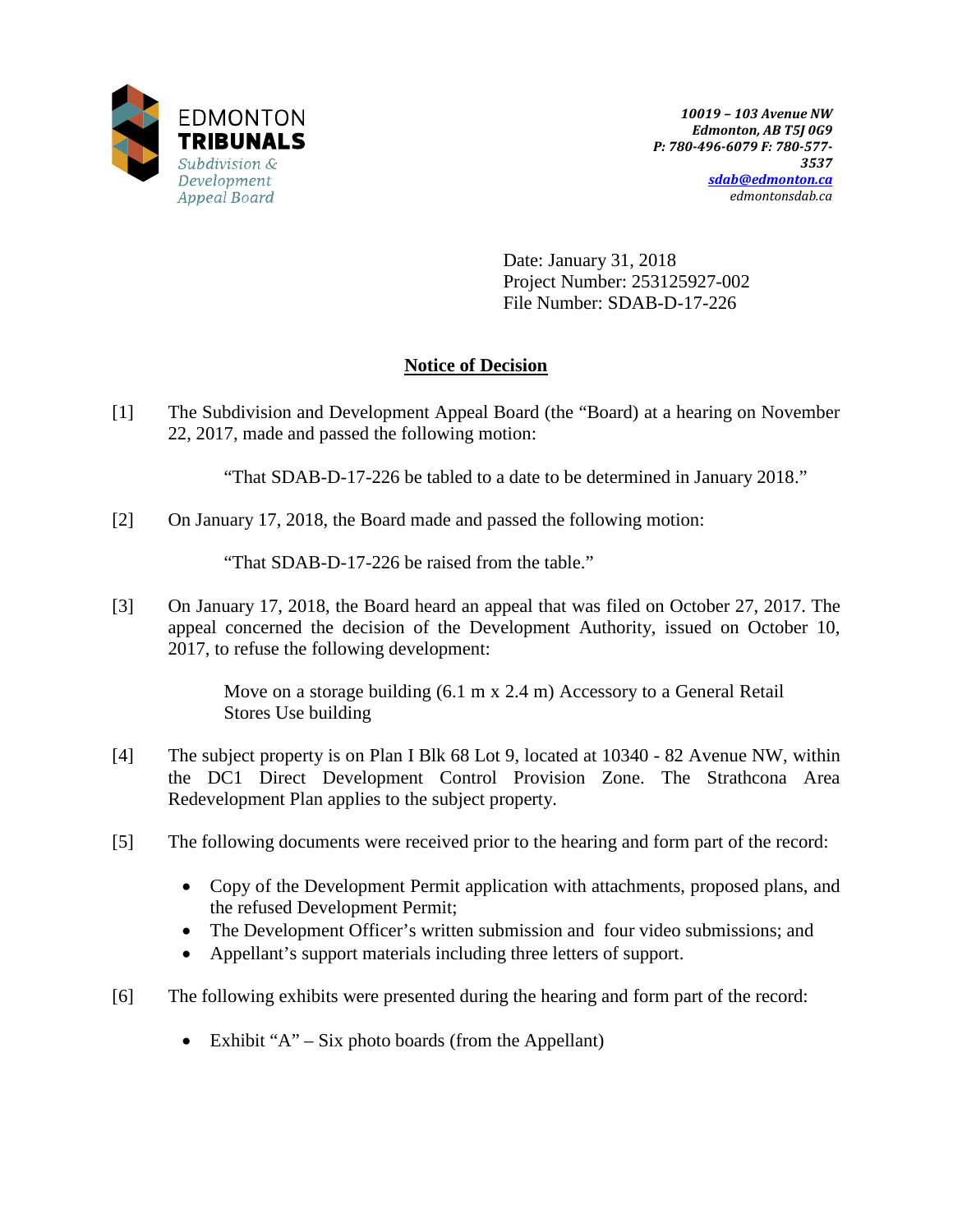## **Preliminary Matters**

- [7] At the outset of the appeal hearing, the Presiding Officer confirmed with the parties in attendance that there was no opposition to the composition of the panel.
- [8] The appeal was filed on time, in accordance with section 686 of the *Municipal Government Act*, RSA 2000, c M-26.
- [9] The Presiding Officer outlined how the hearing would be conducted, including the order of appearance of parties, and no opposition was noted.
- [10] The Presiding Officer explained to the parties that this site is zoned DC1 Direct Development Control District. The Board's authority is limited under section 685(4)(b) of the *Municipal Government Act*, which states:

685(4) Despite subsections  $(1)$ ,  $(2)$  and  $(3)$ , if a decision with respect to a development permit application in respect of a direct control district …

(b) is made by a development authority, the appeal is limited to whether the development authority followed the directions of council, and if the subdivision and development appeal board finds that the development authority did not follow the directions it may, in accordance with the directions, substitute its decision for the development authority's decision.

The Chair requested that the Development Officer make his presentation first and explain how he followed the directions of council when making his decision.

### **Summary of Hearing**

- *i) Position of the Development Officer, Mr. P. Belzile*
- [11] The Development Officer confirmed that all development regulations such as setbacks, FAR, Height, etc. are met. He relied mainly on the fact that the original design characteristics of the area (brick, wood, pressed metal, cast stone) are not met. The Heritage Planner agreed that the proposed development did not meet the architectural character of the neighbourhood.
- [12] While the regulations appear to be directed to buildings facing Whyte Avenue and the proposed development is to the rear of an existing building, he is of the opinion that streetscape regulations should also be applied to the rear of the property as there are several businesses in the immediate vicinity which face the lane. Any additional development within the lane should meet the architectural control test.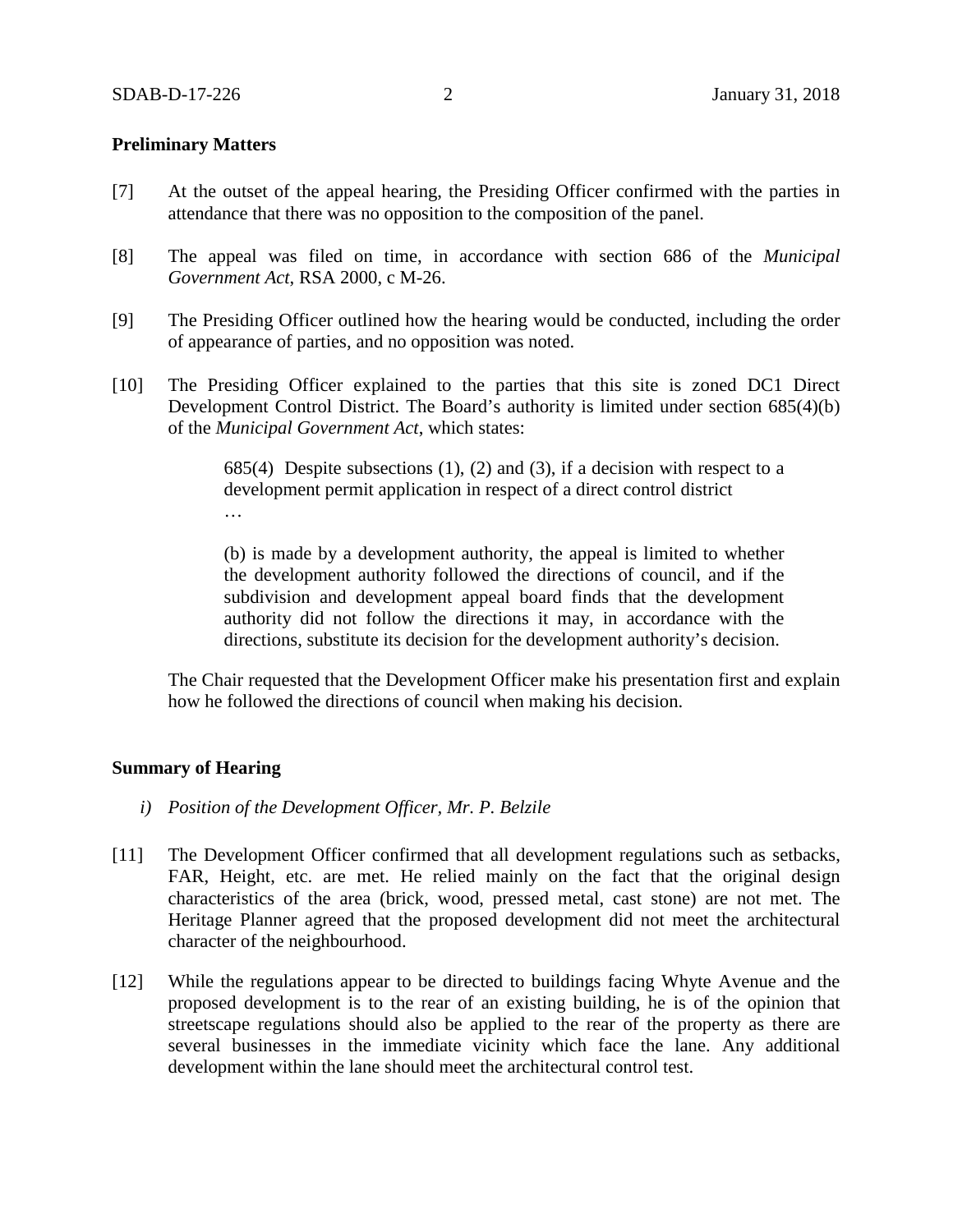[13] He made his decision based on Section 5(s) of the Strathcona Area Redevelopment Plan Historical Commercial DC1 Direct Development Control Provision which reads:

> Notwithstanding the development regulations of this Provision, the Development Officer, in consultation with the Heritage Officer, may vary any regulation within this Provision if, in their opinion, such variances would not diminish the historical nature of a building or the area.

He was of the opinion that the proposed development would diminish the historical nature of the area.

[14] He also considered Section 57.3 of the Edmonton Zoning Bylaw, which states:

In all non-industrial developments, the design and use of exterior finishing materials shall be to the satisfaction of the Development Officer who shall ensure, as far as reasonably practicable, that materials shall be used that ensure that the standard of the proposed buildings and structures shall be similar to, or better than, the standard of surrounding development.

- [15] In his view, a sea can is more typical of an industrial area, not a commercial shopping area. He acknowledged that the corrugated metal exterior of the sea can matches the facade of the Varscona Theatre across the lane. The decision to allow corrugated metal on the Varscona Theatre was made by Council through exceptional direct control regulations and this material is only located on the upper portion of the theatre; brick is maintained at street level.
- [16] The sea can came to the City's attention as a result of a complaint that the structure was being used to access neighbouring roof tops for the purpose of creating graffiti. He referred to four videos he had submitted that show people scaling the container. The sea can also creates a hiding space between it and the principal building. These issues demonstrate that section 58 of the *Edmonton Zoning Bylaw*, which sets out the general performance standards for safe physical environments, was not met.
- [17] Mr. Belzile provided the following responses to questions from the Board:
	- a) The historical designation extends for one block north and one block south of Whyte Avenue.
	- b) The principal building is on the Historical Resources Inventory but is not on the Register of Historic Resources. Because it is listed on the Inventory, the DC1 Direct Development Control Provision does not require the property to provide any parking.
	- c) During certain events, such as the Fringe, the alleys are busy with pedestrians. It is his opinion that the lane is not to be used just for trash and parking but that the historical character of the area should be transposed to the alley. While he couldn't find any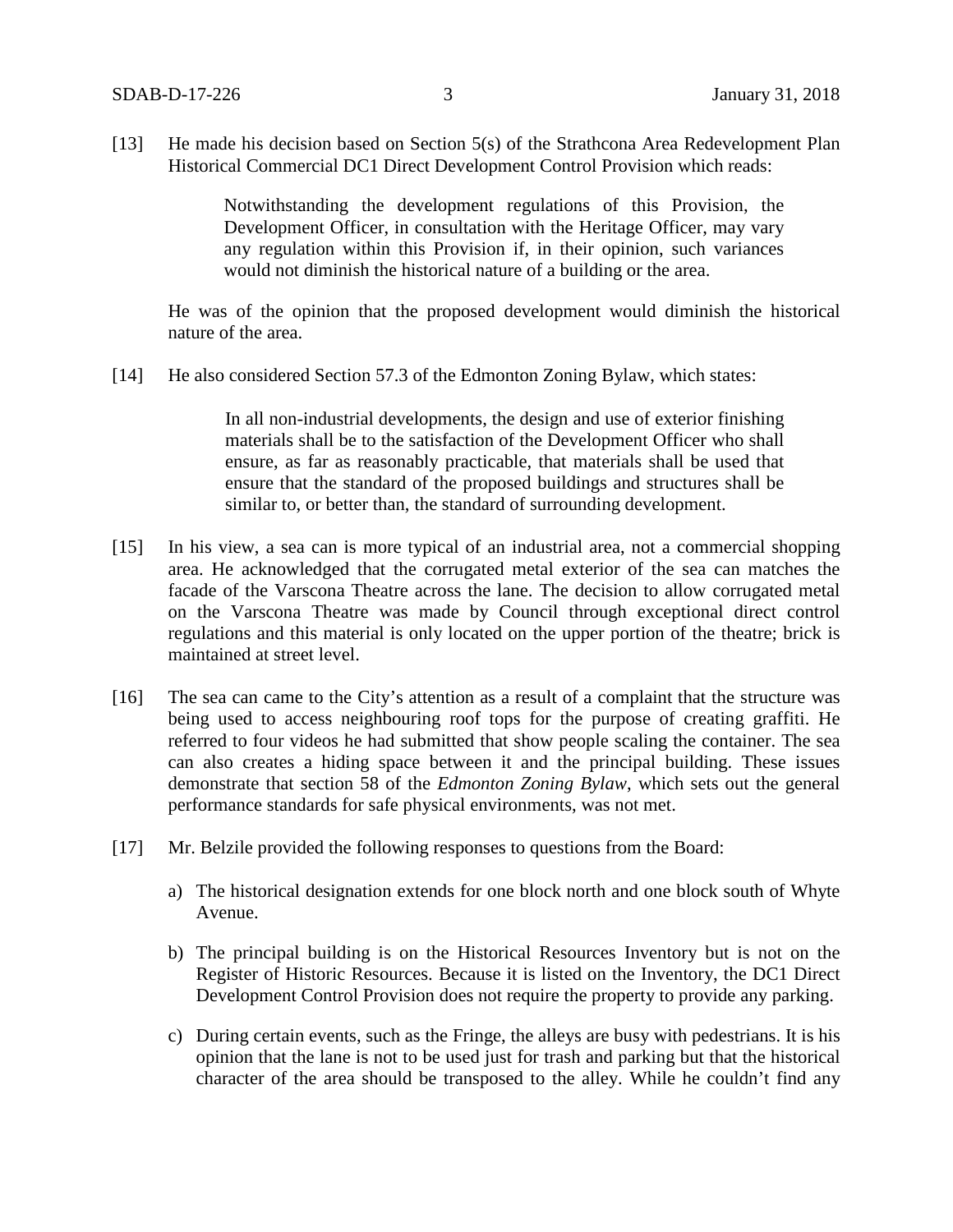written policy on this point, he believes there have been discussions with the Old Strathcona Foundation to activate the alleys around Whyte Avenue.

- d) A development permit is required because the proposed development is not temporary in nature. Its intent is for year-round storage and it is a permanent aspect of the business. In his opinion a temporary development would be for six months or less.
- e) Pressed metal is a decorative metal component with embellished features on it. The metal sea can is made of structural steel that is corrugated.
- f) In response to questions from the Board, Mr. Belzile confirmed that while the decision of refusal makes no mention of section 5(s), he considered his variance powers contained in this section when making his decision.
- g) He has had no discussions with the Appellant regarding ways to make the sea can more architecturally appealing. It appears that the sea can has been painted recently and is not rusty. However, it still looks like a sea can. Even if the proposed development was made of other material, the safe physical environment issues would still be present.
- *ii) Position of the Appellant, Vivid Print*
- [18] The Appellant was represented by Mr. M. Wilson. He was accompanied by Ms. B. Wilson-Waeland, also of Vivid Print.
- [19] The Appellant first opened his business in 2007 out of the Garneau Theatre and moved to Whyte Avenue in 2009. Many of the area's historical buildings have been lost over the last 10 years and there are only three remaining on his block.
- [20] The Appellant clarified the principal building is not on the Historical Inventory and was built in 1965. The building two doors east was on the Registry but was demolished two years ago.
- [21] The current Strathcona Area Redevelopment Plan ("ARP") was first drafted in 1998, and the emphasis for commercial buildings was on the public-facing portion of the buildings, not on the back alley. This ARP will soon be superseded by a new Plan. It is hoped that the incoming Plan will contain an amendment allowing sea can containers, but with guidelines such as the prohibition of sea cans with rust.
- [22] Section 7(c) of the DC1 Direct Development Control Provision states:

Notwithstanding Section 3 of this Provision, recognizing that 83 Avenue NW is not the primary pedestrian oriented shopping street that is 82 Avenue NW, this Sub Area allows for the redevelopment of the Varscona Theatre with architectural and design regulations more fitting of this Use, but still reflecting the scale and historic nature of the area.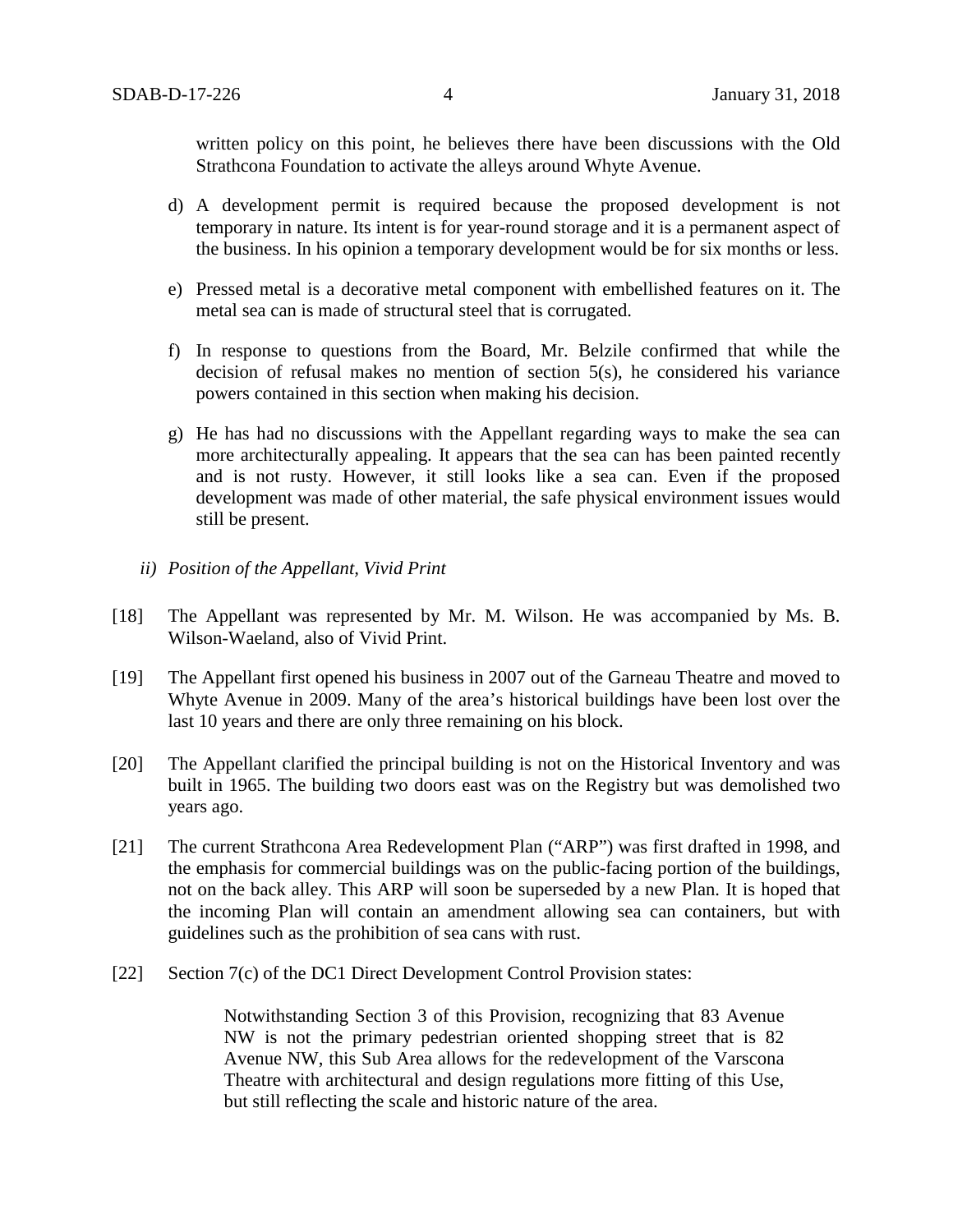This section shows that Council feels that 83 Avenue is historically significant but that it is not as important as Whyte Avenue. The alley behind 83 Avenue would be even less important.

- [23] The Appellant worked for the Old Strathcona Foundation at one point but this Foundation no longer exists. He currently sits on the executive of the Old Strathcona Business Association which is made up of both business and property owners. While there has been some discussion of developing the alley to make it more pedestrian friendly, there has been no widespread support for this. The alley becomes almost completely blocked off by fencing during events such as the Fringe festival.
- [24] Several other business owners in the immediate vicinity also use sea cans for storage. These containers allow small, independent businesses to be able to operate on Whyte Avenue. He explained that many of the buildings on Whyte Avenue do not have basements that can be used for storage. As such, instead of using valuable retail space for storage, inventory can instead be stored in sea cans.
- [25] While the proposed development has been in place for five years, the Appellant feels it should be considered a temporary development as there are no services attached and it can be moved around at any time. The container is used to store inventory. It is located in the back alley which does not have a historical component and does not see a lot of pedestrian use.
- [26] Mr. Wilson showed six photo boards to illustrate the following points:
	- a) The sea can is located approximately 15 metres away from the Varscona Theatre and is the same colour as the exterior cladding on the theatre. It aligns with the back of the adjacent building and does not stick out into the lane.
	- b) Photos looking in both directions along the alley illustrate that the exterior of the surrounding buildings facing the alley are finished with acrylic stucco, vinyl siding or cinder blocks. There is no historic component to any of these finishes.
	- c) Several nearby buildings, including the Varscona Theatre and the three businesses immediately next to them, have corrugated metal finishes on the fronts of the buildings.
	- d) Graffiti is present on buildings in the area whether a sea can is present or not.
	- e) Security cameras have been installed and pictures of people hanging around the sea can have been posted on social media. People now know the cameras are there and are intentionally posing in front of the container. This has actually increased security because there is a constant stream of people who are aware they are being watched.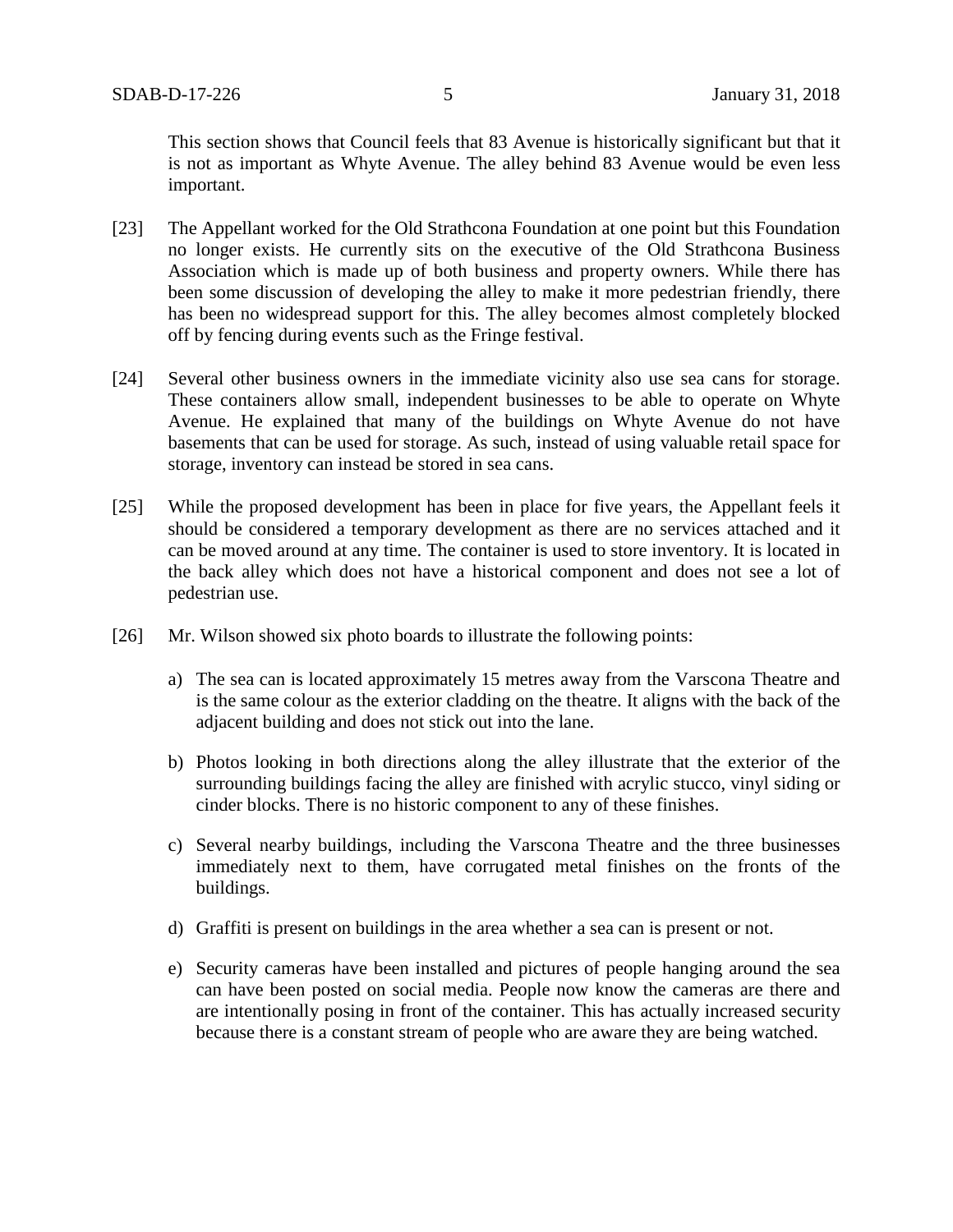[27] It is his opinion that the decision of the Development Officer is incorrect and the proposed development will not diminish the historical nature of the immediate back alley or the area. There is nothing historic in the back alley and most of the building stock on this block, other than a few registered buildings, is only 20 years old.

*iii) Rebuttal of the Development Officer* 

- [28] Mr. Belzile stands by his decision which he notes was also based on the security related guidelines provided in sections 57 and 58 of the *Edmonton Zoning Bylaw.*
- [29] He acknowledged the letters of support from adjacent property owners.
	- *vi) Rebuttal of the Appellant*
- [30] The Appellant declined the opportunity for rebuttal.

#### **Decision**

[31] The appeal is DENIED and the decision of the Development Authority is CONFIRMED. The development is REFUSED.

## **Reasons for Decision**

- [32] The proposed development is Accessory to a listed Use in the DC1 Strathcona Area Redevelopment Plan Historical Commercial, amended by Bylaw 18164, passed by City Council on September 11, 2017.
- [33] Because the proposed development is in a direct control district, the discretion of the Board is constrained by the provisions of section 685(4)(b) of the *Municipal Government Act,* which reads:

685(4) Despite subsections  $(1)$ ,  $(2)$  and  $(3)$ , if a decision with respect to a development permit application in respect of a direct control district

… (b) is made by a development authority, the appeal is limited to whether the development authority followed the directions of council, and if the subdivision and development appeal board finds that the development authority did not follow the directions it may, in accordance with the directions, substitute its decision for the development authority's decision.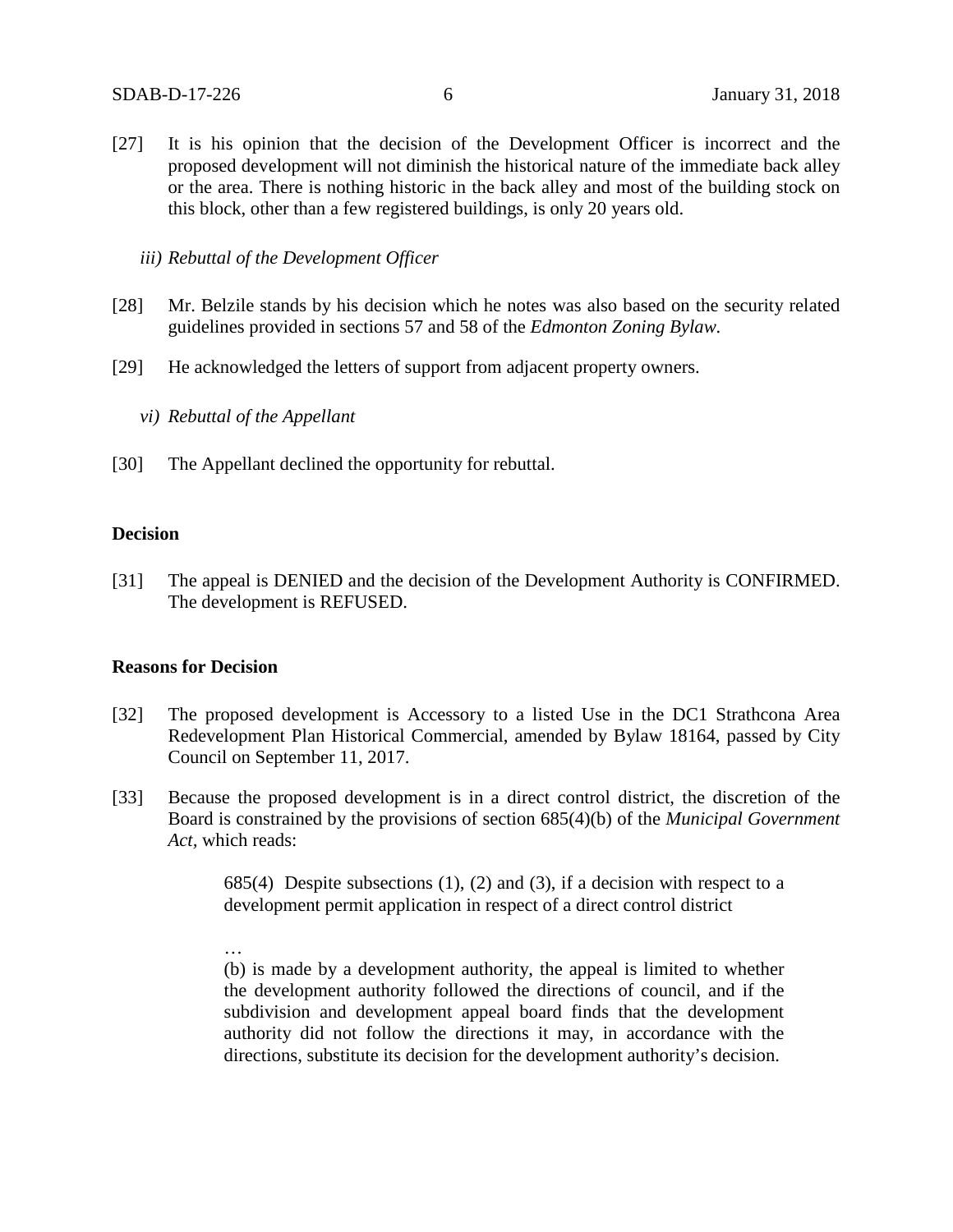- [34] The Board must therefore first determine if the Development Officer followed the directions of Council when he refused to grant a development permit for the proposed development.
- [35] The Board tabled this hearing on November 22, 2017, because it was unclear to the Board from the written submission of the Development Officer whether in fact he had considered the variance powers contained in section 5(s) of the Direct Control Bylaw 18164. Section 5(s) states:

Notwithstanding the development regulations of this [Direct Control] Provision, the Development Officer, in consultation with the Heritage Officer, may vary any regulation within this Provision if, in their opinion, such variances would not diminish the historical nature of a building or the area.

- [36] The Board notes that section 5(s) not only grants variance powers to the Development Officer, but also establishes the criteria on which development decisions must be made by the Development Authority and by this Board within this direct control district.
- [37] Based on the written materials submitted by the Development Officer, the Board finds that the Development Officer did consult with the Heritage Officer per section 5(s). In addition, at the January 17, 2018 hearing, the Board heard from the Development Officer that he had, in fact, considered whether the proposed development would diminish the historical nature of the area by reflecting on a number of factors, including:
	- a) The impact of the proposed development upon the laneway as a whole;
	- b) The use of corrugated structural metal as opposed to traditional decorative pressed metals referred to in section 5(h) of the direct control regulations;
	- c) The distinction between the use of corrugated structural metal in the subject development compared to the use of decorative metal in other nearby developments such as the Varscona Theatre;
	- d) The impact of the sea can upon security and conditions for a safe physical environment; and
	- e) The movement toward activating alleys in the Whyte Avenue area to create more pedestrian-friendly spaces.
- [38] When these factors were taken together, he concluded that the proposed development could diminish the historical nature of the Whyte Avenue area, including the laneway adjacent to the sea can. Consequently, he elected to not exercise the variance powers available to him under section 5(s).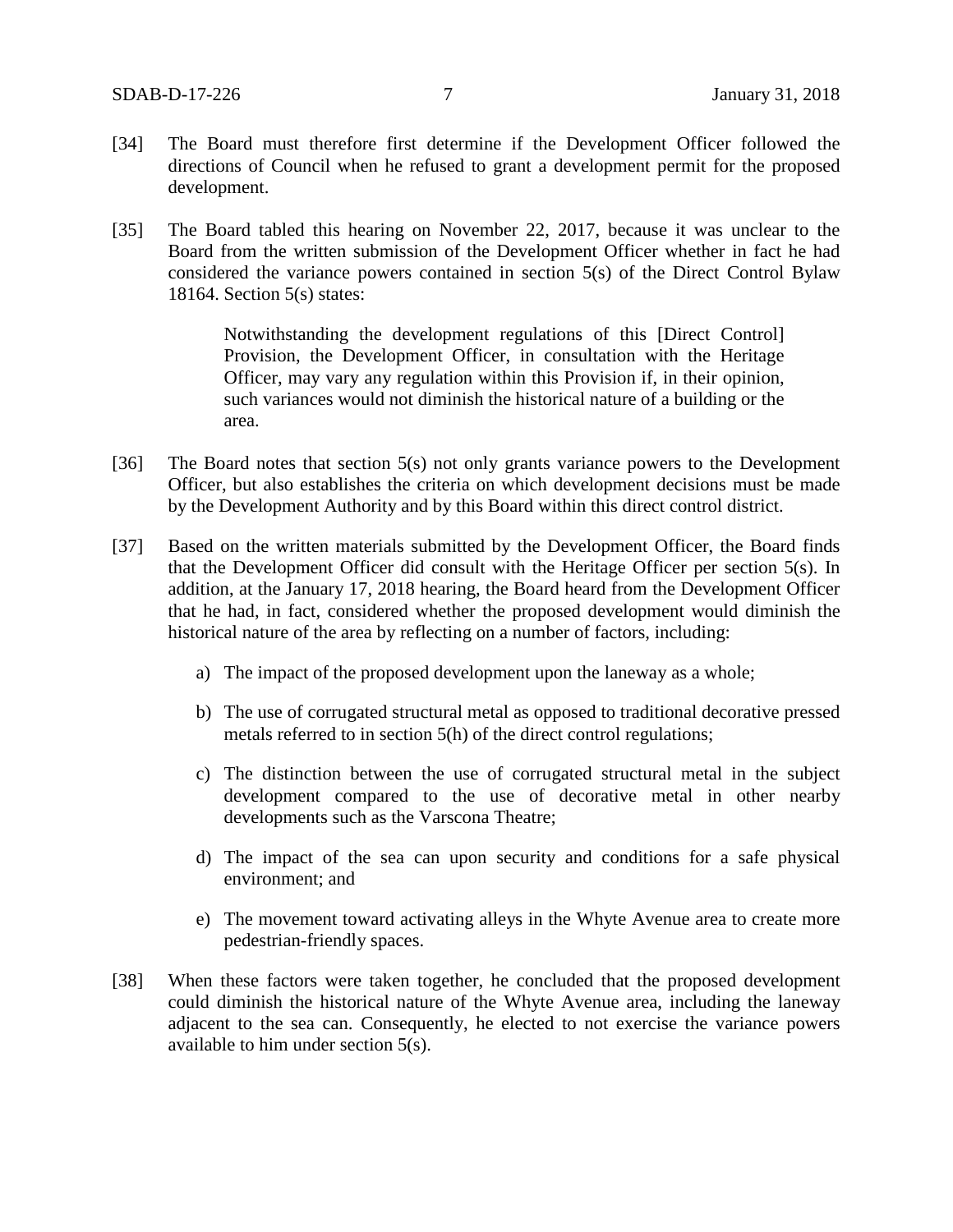- [39] The Board finds that the factors considered by the Development Officer were appropriate considerations in determining whether the proposed development would diminish the historical nature of the Whyte Avenue area. Accordingly, the Board finds that there was no error in the Development Officer's decision to refuse the application and that he did follow the directions of council per section 685(4)(b) of the *Municipal Government Act.*
- [40] Having found that the Development Officer did follow the directions of council, the Board has no jurisdiction to consider the merits of the appeal or to substitute its own decision for that of the Development Authority's.

Noel Somerville, Presiding Officer Subdivision and Development Appeal Board

Board Members in Attendance Ms. K. Chernawsky, Mr. A. Bolstad, Ms. S. LaPerle, Ms. D. Kronewitt Martin